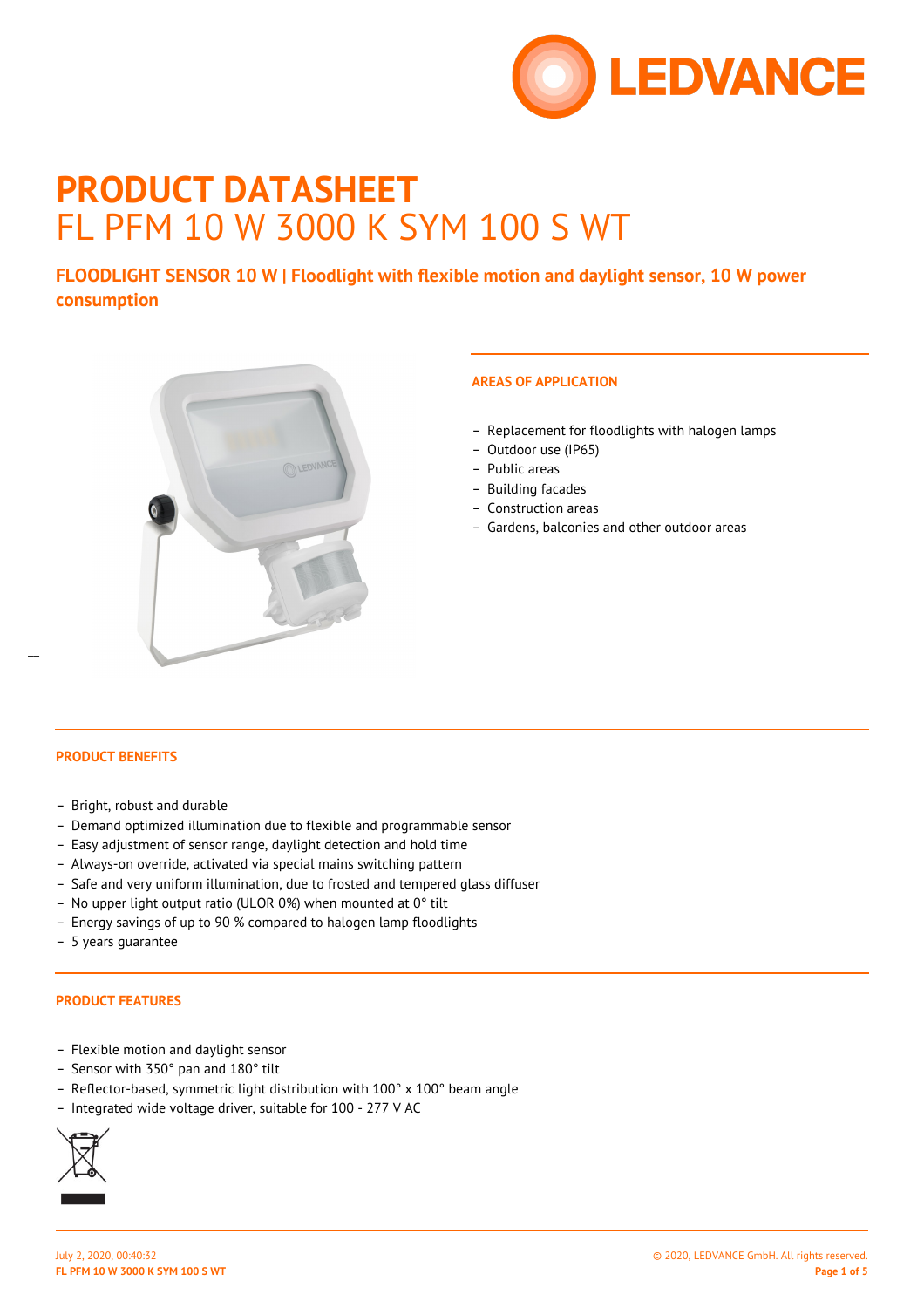- Surge protection: up to 4 kV (L/N-PE), 2 kV (L-N)
- Mounting bracket with 30° angle and wide rotation area
- Pre-installed, flexible 1 m cable (H05RN-F), wrapped 3  $\times$  1.0 mm<sup>2</sup> single wires

#### **TECHNICAL DATA**

### Electrical data

| <b>Nominal wattage</b>                   | 10.00 W               |
|------------------------------------------|-----------------------|
| <b>Operating mode</b>                    | Integrated LED driver |
| <b>Nominal voltage</b>                   | 100277 V              |
| Power factor $\lambda$                   | $\ge 0.90$            |
| <b>Mains frequency</b>                   | 50/60 Hz              |
| Max. no. of lum. on circuit break. B16 A | 185                   |
| Max. no. of lum. on circuit break. C10 A | 135                   |
| Max. no. of lum. on circuit break. C16 A | 216                   |
| Inrush current                           | 7.20 A                |
| <b>Total harmonic distortion</b>         | $< 20\%$              |
| Inrush current time T <sub>h50</sub>     | $21 \,\mu s$          |

#### Photometrical data

 $\overline{a}$ 

| Color temperature                    | 3000 K     |
|--------------------------------------|------------|
| <b>Luminous flux</b>                 | 1100 lm    |
| Luminous efficacy                    | 110 lm/W   |
| Standard deviation of color matching | $<$ 5 sdcm |
| Light color (designation)            | Warm White |
| Color rendering index Ra             | $\geq 80$  |

#### Light technical data

| <b>Beam angle</b> | $\times$ 100 $^\circ$<br>100<br>$\lambda$ |
|-------------------|-------------------------------------------|

## Luminaire sensor data

| Type of sensor                         | Motion / Light              |
|----------------------------------------|-----------------------------|
| Sensor technology                      | Passive infrared/Photocell  |
| Sensor detection angle                 | $40^{\circ}$ 160 $^{\circ}$ |
| Detection range of motion sensor       | $212$ m                     |
| Detection threshold of daylight sensor | 102000 lx                   |
| Sensor controlled switching time       | 10 s 12 min                 |
| Sensor IP rating                       | <b>IP65</b>                 |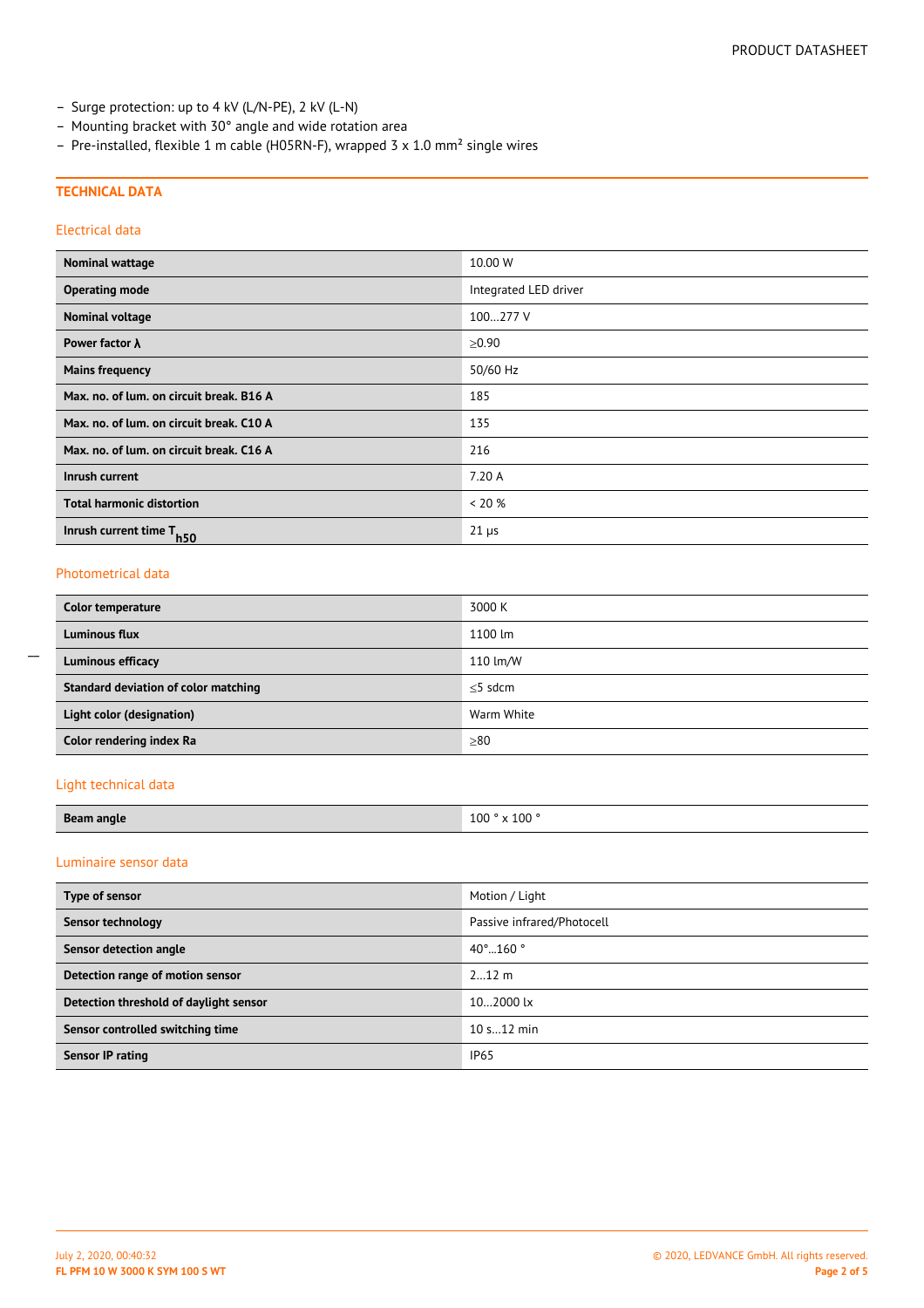## Dimensions & weight



| Length                | 159.0 mm |
|-----------------------|----------|
| Width                 | 131.0 mm |
| <b>Height</b>         | 53.0 mm  |
| <b>Product weight</b> | 440.00 g |
| Cable length          | 1000 mm  |

### Colors & materials

| <b>Body material</b> | Aluminum |
|----------------------|----------|
| <b>Product color</b> | White    |
| <b>Housing color</b> | White    |

## Temperatures & operating conditions

| <b>Ambient temp</b><br>'emperature<br>range | -30<br>$\Gamma$ <sup>00</sup><br>эu<br>JV<br>$\begin{array}{cccccccccccccc} \multicolumn{4}{c}{} & \multicolumn{4}{c}{} & \multicolumn{4}{c}{} & \multicolumn{4}{c}{} & \multicolumn{4}{c}{} & \multicolumn{4}{c}{} & \multicolumn{4}{c}{} & \multicolumn{4}{c}{} & \multicolumn{4}{c}{} & \multicolumn{4}{c}{} & \multicolumn{4}{c}{} & \multicolumn{4}{c}{} & \multicolumn{4}{c}{} & \multicolumn{4}{c}{} & \multicolumn{4}{c}{} & \multicolumn{4}{c}{} & \multicolumn{4}{c}{} & \multicolumn{4}{c}{} & \multicolumn{4}{c}{} & \$ |
|---------------------------------------------|-------------------------------------------------------------------------------------------------------------------------------------------------------------------------------------------------------------------------------------------------------------------------------------------------------------------------------------------------------------------------------------------------------------------------------------------------------------------------------------------------------------------------------------|
|                                             |                                                                                                                                                                                                                                                                                                                                                                                                                                                                                                                                     |

## Lifespan

| Number of switching cycles          | 100000  |
|-------------------------------------|---------|
| Lifespan L70/B50 at 25 $°C$         | 70000 h |
| Lifespan L80/B10 at 25 $^{\circ}$ C | 55000 h |
| Lifespan L90/B10 at 25 $^{\circ}$ C | 35000 h |

## Additional product data

| <b>Mounting type</b>            | Surface                       |
|---------------------------------|-------------------------------|
| <b>Mounting location</b>        | Wall / Ceiling                |
| <b>Product remark</b><br>______ | Available from September 2020 |

## Capabilities

| Adjustable         | Yes           |
|--------------------|---------------|
| <b>Dimmable</b>    | No            |
| Type of connection | Cable, 3-pole |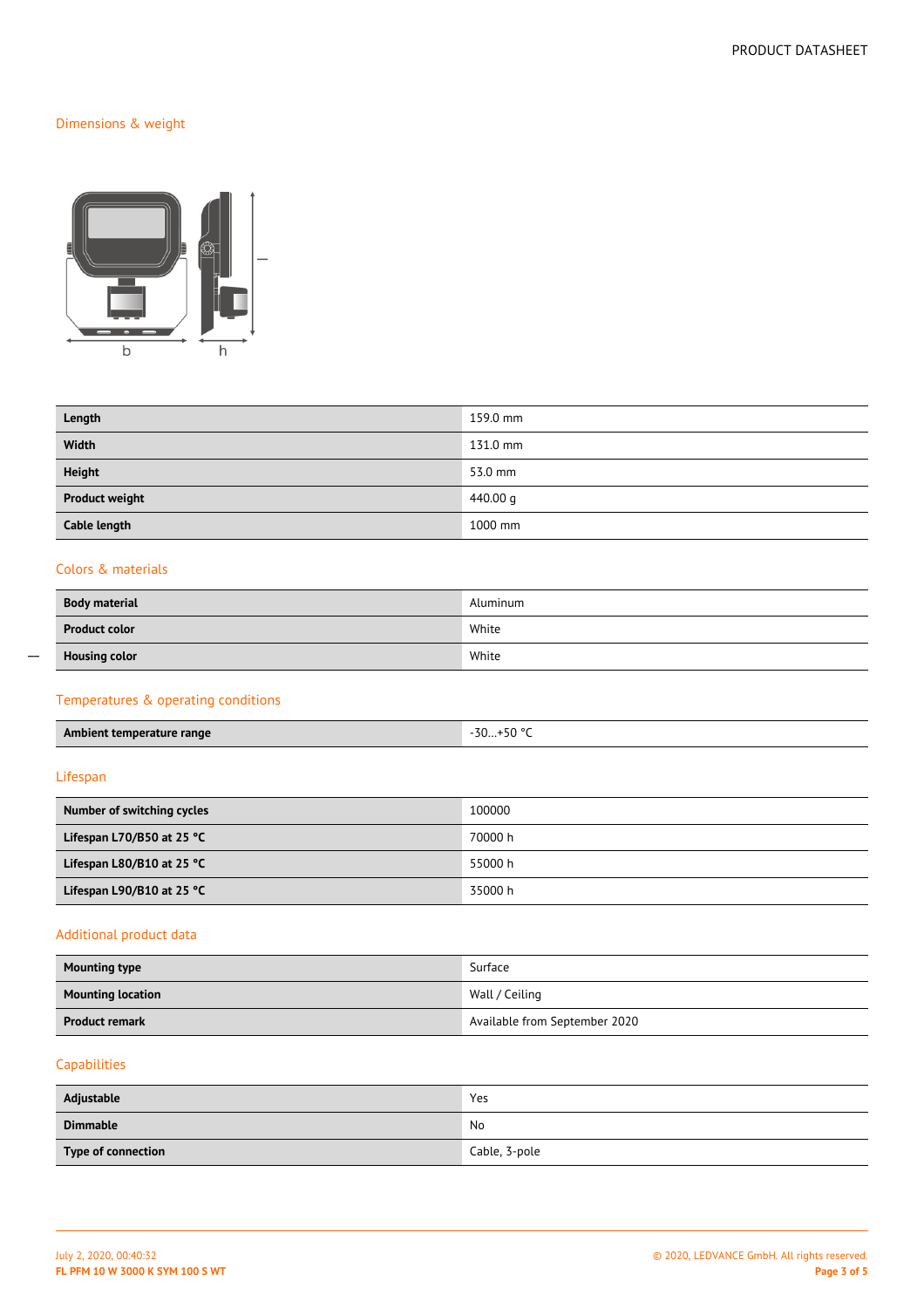| LED module replaceable                                | Not replaceable     |
|-------------------------------------------------------|---------------------|
| Certificates & standards                              |                     |
| Protection class IK (shock resistance)                | IK <sub>07</sub>    |
| Glow Wire Test according to IEC 695-2-1               | 650 °C              |
| Photobiological safety group EN62778                  | RG <sub>1</sub>     |
| Photobio. safety group acc. to EN62471                | RG <sub>1</sub>     |
| <b>Protection class</b>                               |                     |
| Type of protection                                    | IP <sub>65</sub>    |
| Luminaire with limited surface temperature, class "D" | <b>No</b>           |
| <b>Standards</b>                                      | CE/CB/ENEC/EAC/RoHS |
|                                                       |                     |

## Logistical data

| Temperature range at storage | 70°<br>$-40$<br>$\mathbf{u}$<br>` |
|------------------------------|-----------------------------------|
|------------------------------|-----------------------------------|

## Light Distribution

 $\overline{a}$ 



# LDC typ polar

## **LOGISTICAL DATA**

| <b>Product code</b> | Packaging unit (Pieces/Unit) | Dimensions (length x width x<br>height) | <b>Gross weight</b> | <b>Volume</b>        |
|---------------------|------------------------------|-----------------------------------------|---------------------|----------------------|
| 4058075460850       | Folding carton box           | 65 mm x 137 mm x 167 mm                 | 498.00 g            | 1.49 dm <sup>3</sup> |